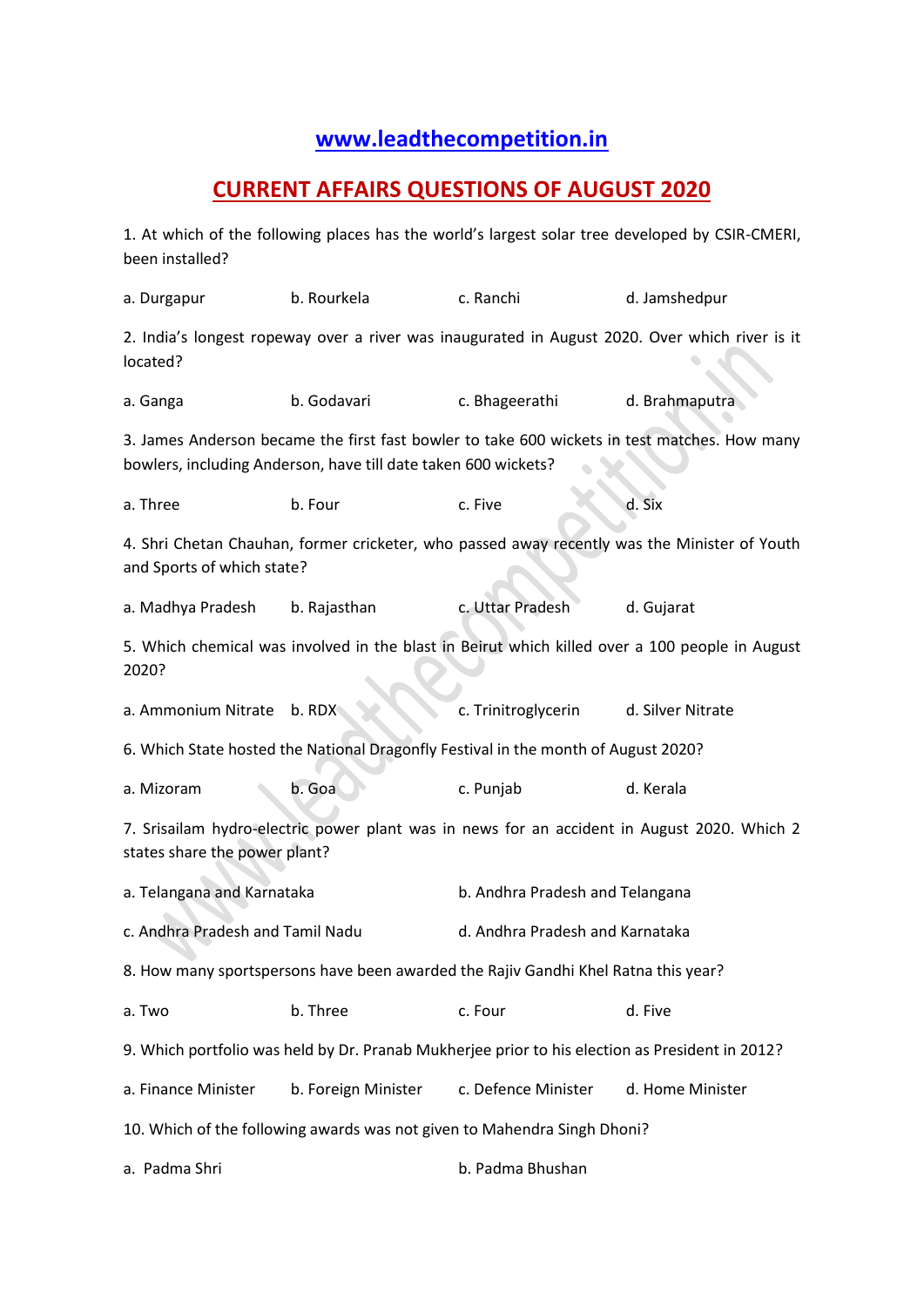c. Padma Vibhushan d. Rajiv Gandhi Khel Ratna 11. Who among the following cricketers from Pakistan was inducted into ICC Hall of Fame in August 2020? a. Shahid Afridi b. Zaheer Abbas c. Shoab Malik d. Inzamam-ul-haq 12. National Recruitment Agency is being set up to conduct Common Eligibility Test for recruitment to various govt jobs. For how many years will the CET score be valid? a. One and the b. Two c. Three the case of the case of the case of the case of the case of the case of the cas 13. Harmal chillies were recently conferred GI tag. To which state are they native? a. Goa b. West Bengal c. Punjab d. Bihar 14. In which of the following countries is the Barakah nuclear power plant, which recently became operational located? a. Saudi Arabia b. Iran c. UAE d. Egypt 15. Which position was held by Shri Girish Chandra Murmu, before his appointment as Comptroller and Auditor General of India? a. Lt Governor of J&K b. Governor of Gujarat c. Lt Governor of Ladakh d. Governor of Jharkhand 16. At which place in Himachal Pradesh was the foundation stone of Indian Institute of Management laid recently? a. Kangra b. Solan c. Bilaspur d. Sirmaur 17. What is the nationality of Marieke Lucas Rijneveld who has been awarded the 2020 International Booker Prize for her work The Discomfort of Evening? a. French b. Dutch c. Swedish d. British 18. From which of the following diseases was Africa declared free by World Health Organisation in August 2020? a. Measles b. AIDS c. Polio d. Small Pox 19. What was the destination of Indian Railways' first Vyapar Mala express train which began its journey from Delhi Kishanganj in August 2020? a. Jirania b. Dimapur c. Lumding d. Jiribam

20. Which of the following mobile service providers became the first to launch Ultra-Fast 4G services in Andaman and Nicobar islands?